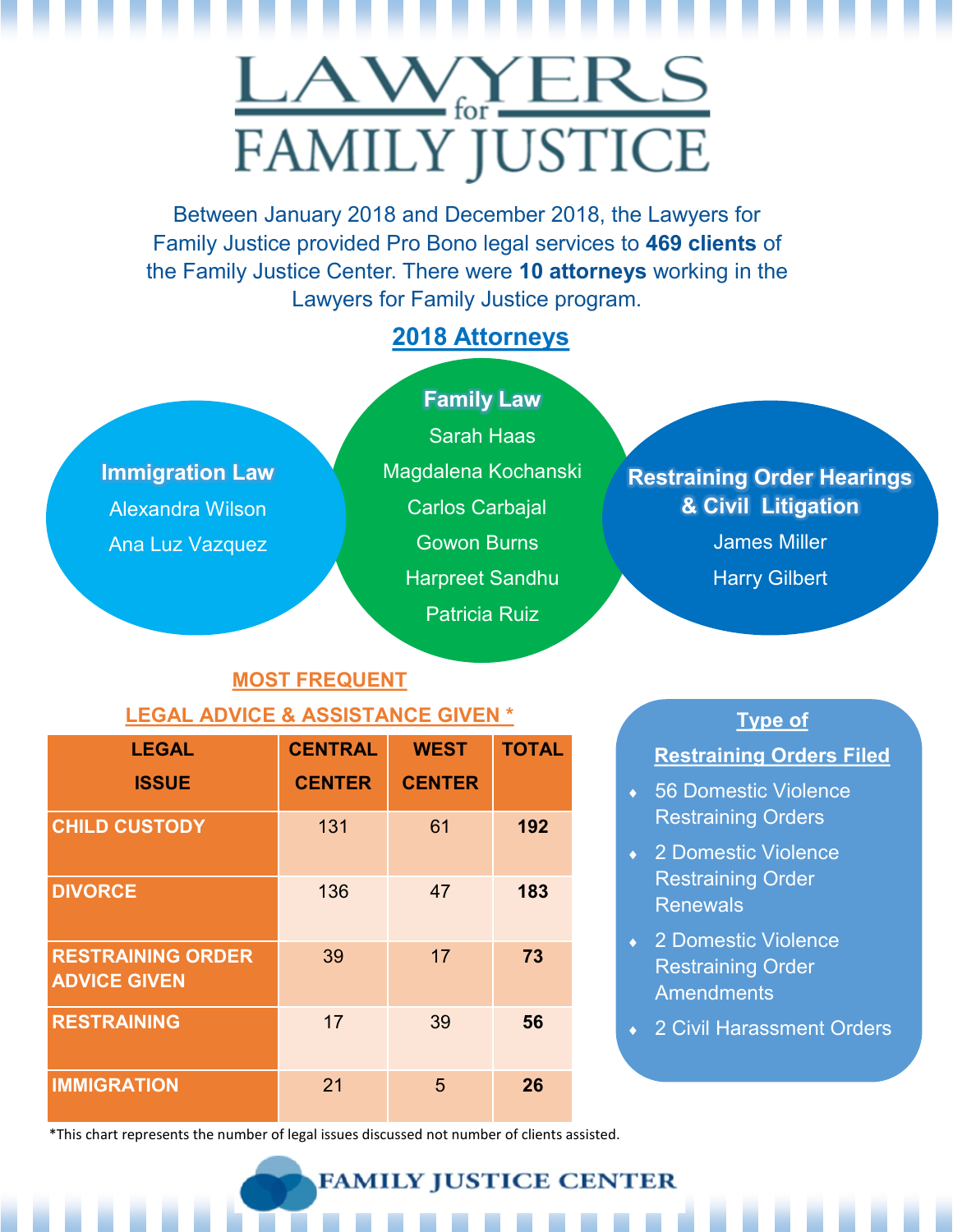

## **Noteworthy Statistics**

- **1,440 Hours of Pro-Bono Office Hours**
- **35 Low Bono Representation Cases**
- **13 Pro Bono Representation Cases**
- **6 Bilingual Attorneys**
- **5 Legal Trainings for Incubator Attorneys**
- **5 Ex Parte Child Custody Orders Filed**
- **3 New Attorneys in 2018**
- **2 Sexual Assault Civil Suit Consults**



## **Incubator Trainings**

**February 2018 - Immigrant Relief for IPV Survivors by Melody Saint-Saens and Alexandra Wilson March 2018 - Admitting Evidence in Family Court by Billie Jean Lee May 2018 - Domestic Violence Restraining Orders by Bay Area Legal Aid September 2018 - Discovery in Family Law by Billie Jean Lee October 2018 - Litigating Matters Involving DV & SA Survivors by Dana Filkowski and Terry Leoni**